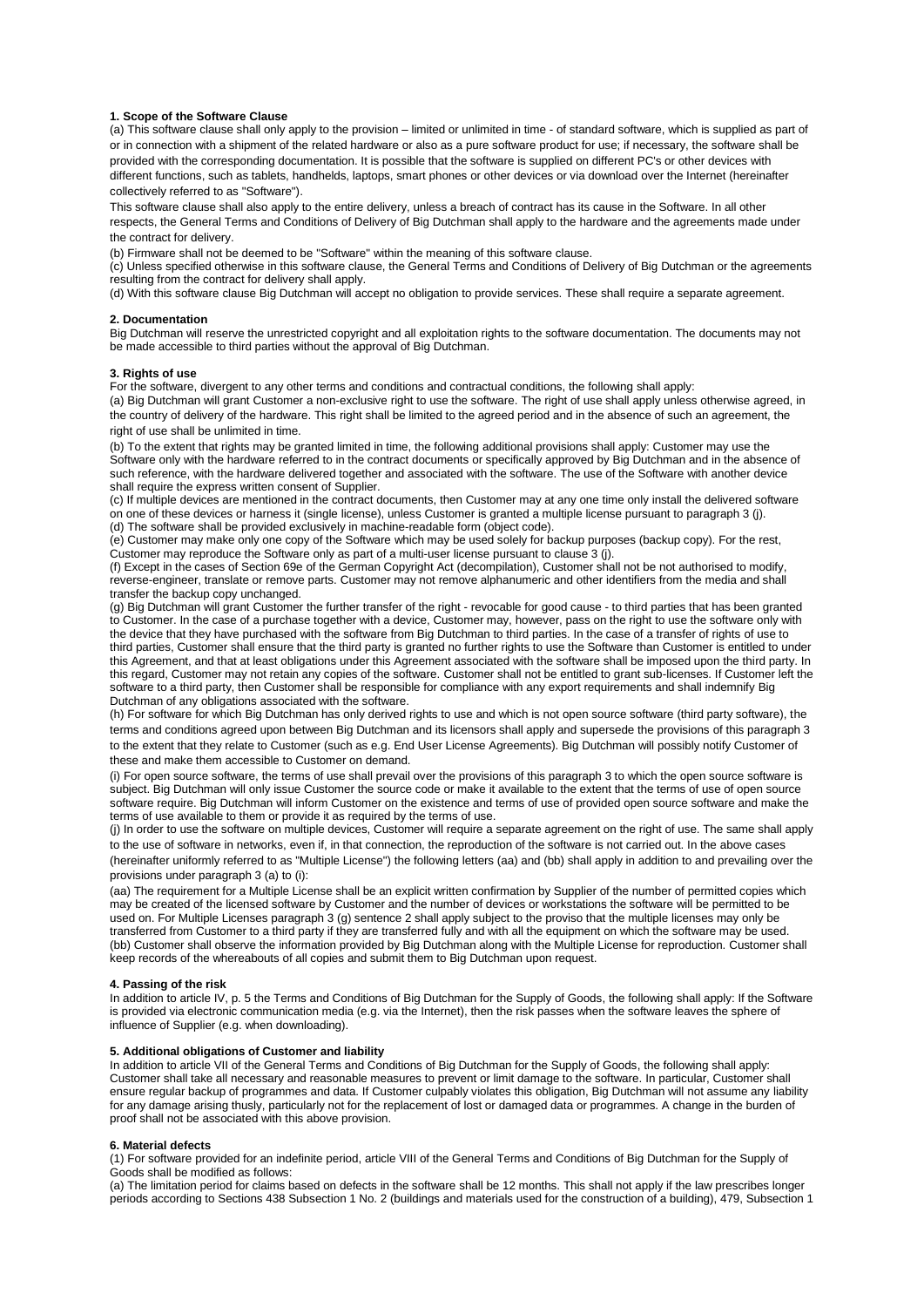(right of recourse) and 634a Subsection 1 No. 2 (defects or deficiencies in the construction of a building) of the German Civil Code and in cases of culpable injury to life, body or health, or an intentional or grossly negligent breach of duty by Supplier, fraudulent concealment of a defect or non-compliance with a guarantee on the condition of the respective service. The period shall begin at the time of the passing of the risk. The legal provisions regarding suspension of expiration, suspension and recommencement of limitation periods shall remain unaffected.

(b) A material defect in the software shall be deemed to be present only in the event of Customer proven and reproducible deviations from the specification. A material defect shall, however, not be deemed to be present if it is not present in the last version supplied to Customer and if the use of the software is reasonable to Customer.

(c) Notices of defects of Customer shall be given in writing immediately. In this context, the defect and the corresponding data processing environment shall be described as precisely as possible.

(d) Customer shall not be entitled to any warranty claims

- in cases of insignificant deviations from the agreed quality,

- in the event of only minor impairment of usefulness,

- in the event of damages that arise from faulty or negligent treatment,

- in the event of damages that arise from particular external influences not assumed under the agreement,

- in the event of any changes or supplements to the Agreement made by Customer or third parties and the resulting consequences,

- for delivered software which is compatible with the data processing environment used by Customer, and

- for delivered software which is compatible with devices not approved by Big Dutchman.

(e) Should the software have a defect, then Big Dutchman should first be given the opportunity to rectify the defect within a reasonable time. Big Dutchman shall be entitled to choose between the types of subsequent performance.

(f) If Big Dutchman does not select any other type of subsequent performance, then the subsequent performance shall be accomplished by the rectification of the defect of the software as follows:

(aa) Big Dutchman will provide a new revision (update) or a new version (upgrade) of the software as a replacement if in stock at Big Dutchman or procurable with reasonable effort. If Big Dutchman has granted customer a multiple license, then Customer may create a corresponding number of copies of the update or upgrade of a multiple license provided as a replacement.

(bb) Until an update or upgrade is provided by Big Dutchman, Customer will be offered an interim solution to bypass the material defect , as far as is possible with reasonable effort and if Customer cannot work on urgent tasks anymore due to this material defect.

(cc) If a data medium or documentation provided is defective, then Customer may only demand that Big Dutchman replaces such free of defects.

(dd) The rectification of the defect shall be carried out at the discretion of Big Dutchman at Customer's or Big Dutchman's premises, by remote maintenance or by Big Dutchman's authorised installers. If Big Dutchman selects the rectification at Customer's premises, then Customer shall be obligated to provide hardware and software, as well as other operating conditions (including the necessary computing time) in addition to qualified operating personnel. If Big Dutchman selects remote maintenance, then Customer shall provide the appropriate connection and online access to the delivered hardware and, if necessary, provide appropriate personnel available to check functions locally on instruction from Big Dutchman. Customer shall provide Big Dutchman with all documentation and information in their possession required for the rectification of the defect, possibly via online access.

(ee) At the request of Big Dutchman, Customer will allow remote maintenance access, if necessary, under the General Terms and Conditions of Big Dutchman for the Supply of Goods, which, for example, ensure data protection under German law.

g) If the subsequent performance fails, then Customer - without prejudice to any claims for damages in accordance with article VII General Terms and Conditions of Big Dutchman for the Supply of Goods – may withdraw from the contract or reduce remuneration. (h) In the event of notification of defects, payments may be retained by Customer only to the extent proportionate to the defect which occurred. Customer may also only withhold payments if a complaint is made about whose justification there is no reasonable doubt. If the complaint is unjustified, Big Dutchman shall have the right to demand compensation from Customer for the costs incurred. (i)Apart from that, article VII of the General Terms and Conditions of Big Dutchman for the Supply of Goods shall apply to claims for damages. Further or other claims than those regulated in this paragraph 6 of Customer due to a defect vis-à-vis Big Dutchman and its vicarious agents shall be excluded.

(2) For software provided for a limited time, in lieu of article VII of the General Terms and Conditions of Big Dutchman for the Supply of Goods, the following shall apply:

(a) A material defect in the software shall be deemed to be present only in the event of Customer proven and reproducible deviation from the specification. A material defect shall, however, not be deemed to be present if it is not present in the last version supplied to Customer and if the use of the software is reasonable to Customer.

(b) Notices of defects of Customer shall be given in writing immediately. In this context, the defect and the corresponding data processing environment shall be described as precisely as possible.

(c) Customer shall not be entitled to any warranty claims

- in cases of insignificant deviations from the agreed quality,

- in the event of only minor impairment of usefulness,

- in the event of damages that arise from faulty or negligent treatment,

- in the event of damages that arise from particular external influences not assumed under the agreement,

- in the event of any changes or supplements to the agreement made by Customer or third parties and the resulting consequences,

- For delivered software which is compatible with the data processing environment used by Customer, and

- For delivered software which is compatible with devices not approved by Big Dutchman.

(d) Should the software have a defect, then Big Dutchman should first be given the opportunity to rectify the defect within a reasonable time. Big Dutchman shall be entitled to choose between the types of subsequent performance.

(e) If Big Dutchman does not select any other type of subsequent performance, then the subsequent performance shall be accomplished by the rectification of the defect of the software as follows:

(aa) Big Dutchman will provide a new revision (update) or a new version (upgrade) of the software as a replacement if in stock at Big Dutchman or procurable with reasonable effort. If Big Dutchman has granted Customer a multiple license, then Customer may create a corresponding number of copies of the update or upgrade of a multiple license provided as a replacement.

(bb) Until an update or upgrade is provided by Big Dutchman, Customer will be offered an interim solution to bypass the material defect by Big Dutchman, as far as is possible with reasonable effort and if Customer cannot work on urgent tasks anymore due to this material defect.

(cc) If a data medium or documentation provided is defective, then Customer may only demand that Big Dutchman replaces such free of defects.

(dd) The rectification of the defect shall be carried out at the discretion of Big Dutchman at Customer's or Big Dutchman's premises or by remote maintenance or by any third party authorised by Big Dutchman at the Customer's premises. If Big Dutchman selects the rectification at the Customer's premises, then Customer shall be obligated to provide hardware and software, as well as other operating conditions (including the necessary computing time) in addition to qualified operating personnel. Customer shall provide Big Dutchman with all documentation and information in their possession required for the rectification of the defect. If Big Dutchman selects remote maintenance, then Customer shall provide appropriate personnel available to check functions locally.

(ee) At the request of Big Dutchman, Customer will allow remote maintenance access.